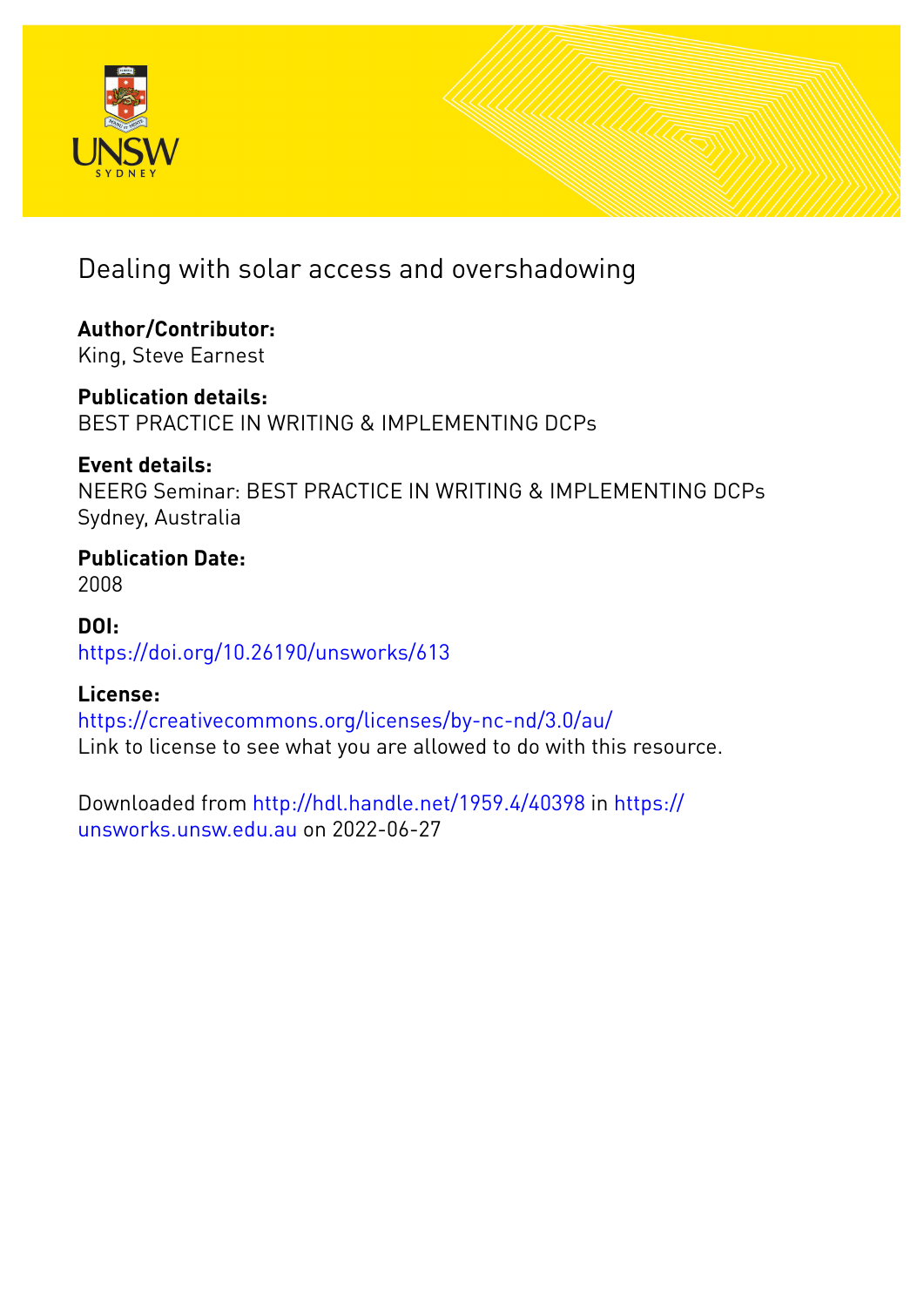

## **BEST PRACTICE IN WRITING & IMPLEMENTING DCPs**

The Mint, Sydney 29 October 2008

## **Dealing with solar access and overshadowing**

**STEVE KING Senior Lecturer, Faculty of the Built Environment University of New South Wales**

### **INTRODUCTION**

When trying to deal with DCPs is an architectural consultant, and even more, trying to help council officers implement them as controls, I feel like I am watching in action the proverb: "If at first you don't succeed, try, try again." This could be said generally about many aspects of DCPs, but I would suggest that it is most true of those provisions that try to deal with amenity with solar access and overshadowing by far the most frustrating. I think it is for that reason that the organisers of this seminar have asked me to speak about such a narrow topic.

Albert Einstein is reputed to have said: "The definition of stupidity is doing the same thing over and over again and expecting different results." I am not trying to offend anybody. But I suspect that our good intentions, and our general illusion that we are achieving some success in improving residential construction, blind us to the glaringly obvious: The way we are trying to implement controls in relation to solar access and overshadowing, generally do not work. They do not work for two reasons:

- Most of us do not really understand why we are trying to achieve certain quantitative standards of solar access for dwellings; *and*
- we understand even less about satisfactory ways of *investigating* solar access during the design of buildings, and then  $-$  having achieved the necessary standards  $$ *demonstrating* compliance with the controls.

**\_\_\_\_\_\_\_\_\_\_\_\_\_\_\_\_\_\_\_\_\_\_\_\_\_\_\_\_\_\_\_\_\_\_\_\_\_\_\_\_\_\_\_\_\_\_\_\_\_\_\_\_\_\_\_\_\_\_\_\_\_\_\_\_\_\_\_\_\_\_\_\_\_\_\_\_\_\_\_\_\_\_\_\_\_\_\_\_\_\_\_\_\_\_** 

In this paper, I will address both those areas of concern in some detail, while mindful of the more general lesson that they may imply for the broader role of effective DCPs.

## **WHY DO WE REGULATE SOLAR ACCESS FOR DWELLINGS?**



Figure 1: "Where the sun does not go, the doctor does."

Australia was one of the earliest to adopt regulations to mandate access to sunlight for dwellings. This should strike most people as odd. After all, not only are we living on a conspicuously sunbaked continent, but the edges that we inhabit also have some of the world's most benign climates. Why didn't the Europeans or the North Americans, with their cold winters, precede us? Why do the North Americans still appear to ignore mandated solar access?

In fact, the early adoption of solar access rules in Australia came about through the confluence of a number of factors. Early in the 20th century in northern Europe, the scientific link was made between the incidence of rickets and a particular vitamin deficiency. Uniquely amongst the vitamins, vitamin D is made in the body, and enough is produced only if the person is exposed to a certain minimum amount of ultraviolet radiation in sunlight. The same ultraviolet in sunlight was shown to be beneficial in the treatment of a variety of skin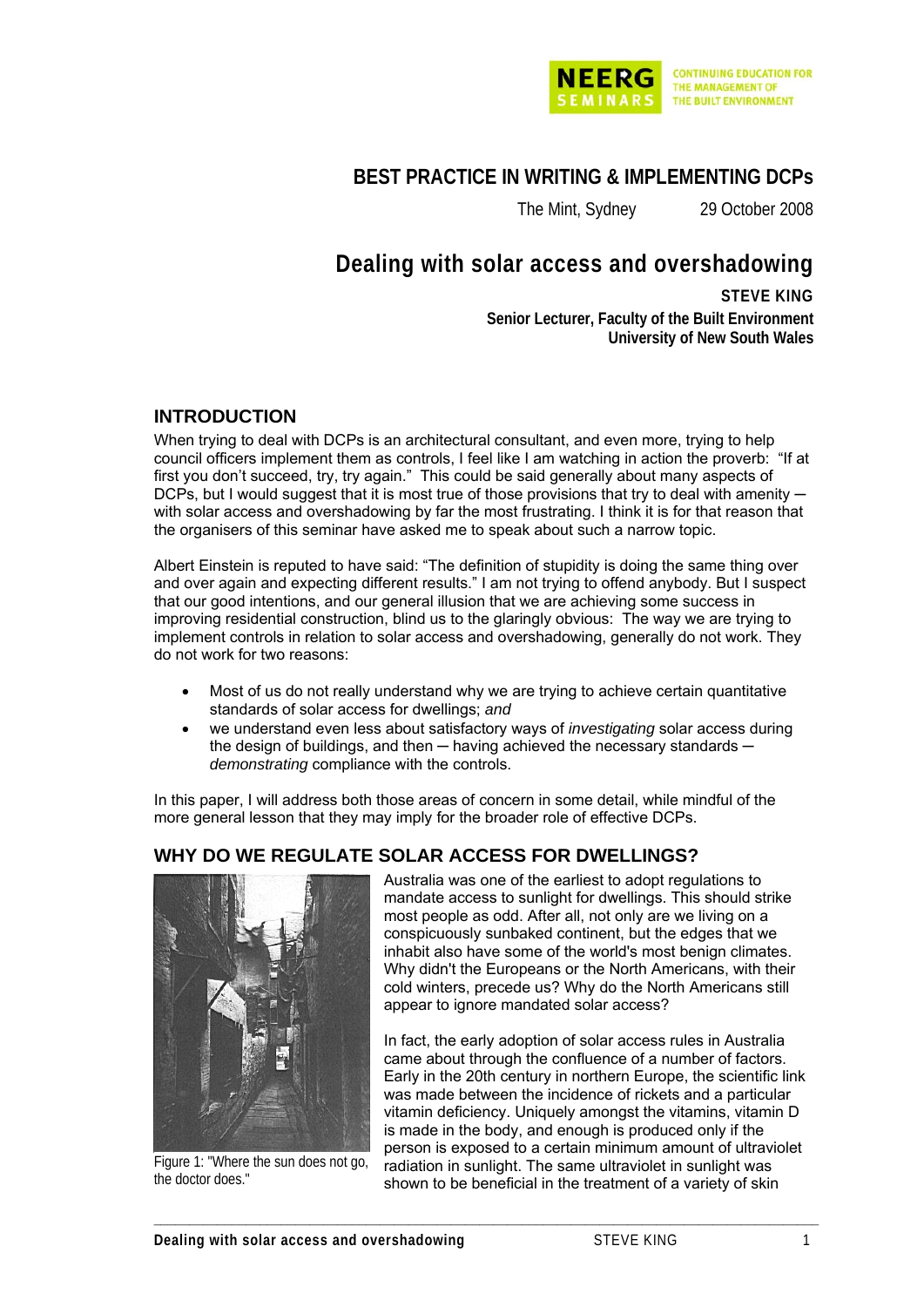

conditions. Also put on a scientific basis was the vernacular knowledge — evidenced by the traditional preference for eastern orientation for bedrooms ─ that sunlight both dried and disinfected bedding and sleeping areas. This medical and scientific value placed on sunshine translated to it being embraced as a 'good thing', and bright sunny interiors became iconic in the modernist rejection of traditional architecture.

But the Europeans understood that the critical amount of sunlight involved was of a surprisingly short duration. Five to fifteen minutes of casual sun exposure of hands, face and arms two to three times a week during the summer months, is sufficient to keep one's vitamin D levels high. The minimum winter exposure, while longer, is still trivial; and vitamin D levels could be supplemented from other sources. This could be arranged by social programs more easily than by radically transforming the built environment of the traditional European city.

So, while ideals relating to sun access and ventilation clearly show up in architectural initiatives in Europe, it seemed less necessary to incorporate them in regulation. European pragmatism can be seen in a Dutch study of housewives in the 1950s. When asked about their preferences in apartments, they expressed a high level of satisfaction if they could look out on a sunlit view, where direct sun into the apartment was not available.

In contrast, in Australia we appeared to take a different attitude. In his *Ministry of Post-War Reconstruction Report* of 1944, Walter Bunning, architect and executive officer of the Commonwealth Housing Commission wrote:

*". . . any proposed building should not reduce to less than one hour the sunlight falling on windows of the living and main bedrooms of any adjoining buildings between 9am and 3pm."* 



In this we recognise almost exactly the form of our prevalent current regulation of minimum sunlight for homes. However, we tend to forget the context in which such a rule made sense.

> Australia was setting out on an unprecedented suburban expansion, of individual houses on individual lots. In his book *Homes in the Sun*, published in 1945, Bunning elaborated his strong belief that buildings should be designed to suit the Australian environment. Most tellingly he illustrated an ideal subdivision pattern, where every home had its living areas oriented to the north and was set in a sylvan landscape of mature vegetation. His rule of thumb was intended to recognise the likely opportunity for winter sun to clear that vegetation, and be available to those predominantly northern windows. He appeared to be conscious of the possibility that

#### Figure 2

with a minimum of good design, a home in the climates of eastern Australia could minimise the need for winter heating, and he intended to assure that the sun access that was afforded by good subdivision layout was also utilised in the design of the houses.

## **DO OUR PRESENT REGULATIONS MAKE SENSE?**

In principle, to assure that a dwelling has winter sun does make sense in most of Australia's climates.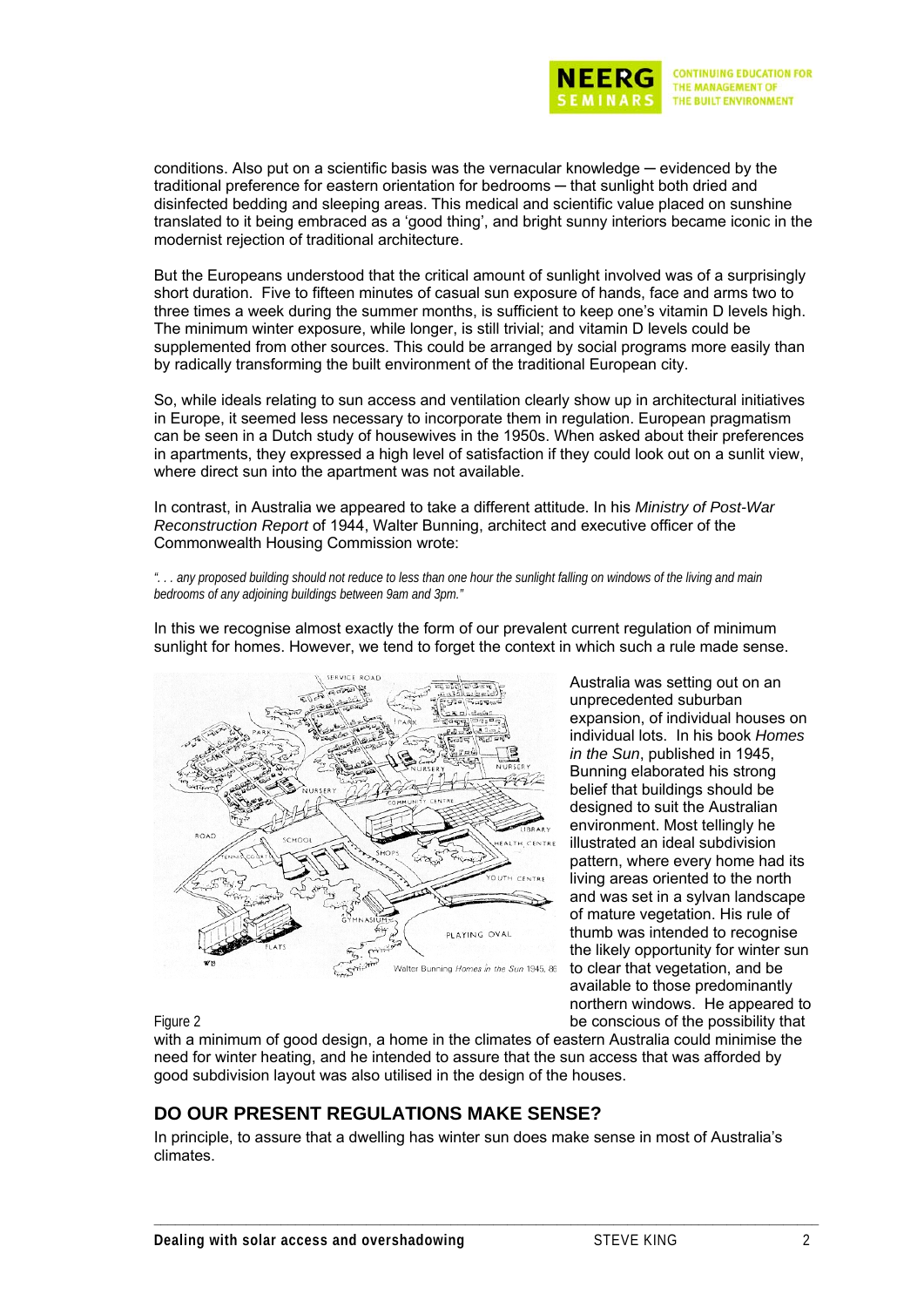

Solar radiation provides free winter heating, which can be easily utilised by good design on suitably oriented sites. Most Australian climates favour such 'passive' design, in that the 'solar fraction' of the total heating load is potentially high. Also in those climates, the energy balance of suitably oriented single glazing can be positive — more solar energy comes in, than is lost by conduction through the glass — with the simple expedient of appropriate curtains or other window treatments closed at night.

Of course, a sunpatch behind glass can also be a very comfortable place; the thermal sensation in still air can be of up to 15°C higher than air temperature. This affords lots of choice to people as to how to manage their artificial heating, and can achieve very real energy efficiencies. However, the benefit of free solar heating in achieving *net energy saving for a household* is subject to many variables.

One such variable is the difference between glazing opportunities in response to site orientations. But to make it worse, a small study carried out some years ago by SOLARCH at



**Test Dwellings comparison with Project Homes for Key Indicies**

UNSW made clear that the thermal performance of project homes is typically almost insensitive to orientation, while the disposition of glazing in individually designed houses rarely responds to advantageous solar orientations. Of the other variables, the most influential of course, is user behaviours, including occupancy scenarios.

Figure 3: Rated thermal performance of individually designed vs project homes Note the even distribution of glazing in the project homes, and that they all achieve four star or better ratings.

The energy efficiency benefit is therefore notoriously difficult to demonstrate, and may not correspond to the standardised predictions of simulation based rating calculations, such as AccuRate. To attempt to rely on such modelled thermal performance of dwellings in order to resolve a particular compliance issue — relating to solar access alone, and without due consideration of the other remedies such as improved insulation standards ─ would be untenable. It is also beyond the expertise of approval authorities, anyway.

Finally, to place this consideration altogether out of the scope of DCPs, we need to remind ourselves that as things stand at the moment, the regulation of thermal comfort and energy efficiency by any other planning instruments is explicitly proscribed by SEPP BASIX.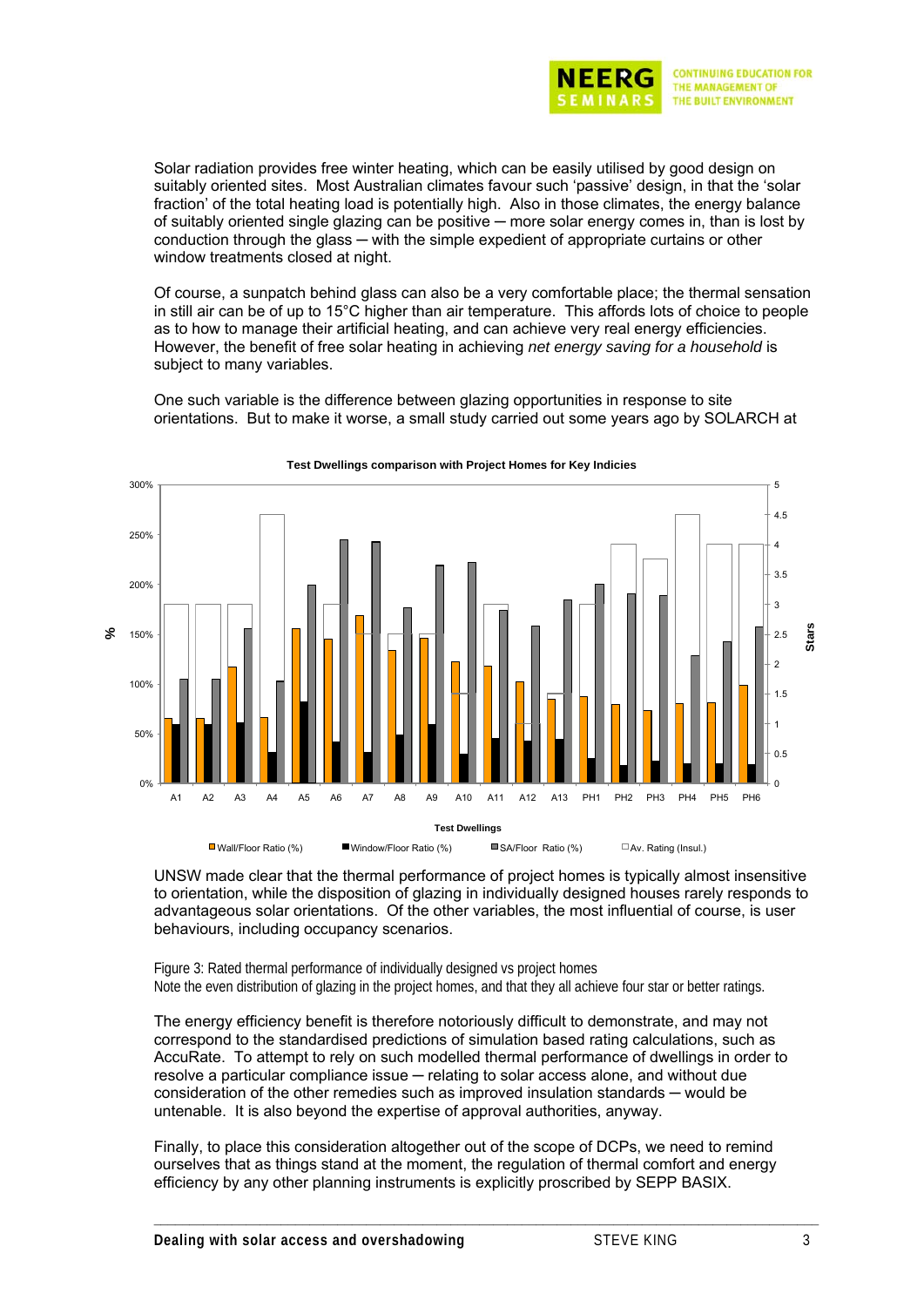

With regard to the other health benefits of sun that derive from its UV radiation component, it is difficult to make a case in Australia. Arguably, the opposite is true. Far more people appear to resent the destructive effects of UV radiation on furnishings and carpets, artwork and books, etc., and for that reason go to considerable lengths to exclude sunshine from at least formal living areas.

What is perhaps almost beyond argument is that when some sun is present in an interior, there is a general feeling of improved amenity. There are many colloquial descriptions of this amenity, but it is often simply expressed as the opposite of 'gloomy'.

#### The precautionary principle

The bottom line that ultimately justifies regulating for a minimum of available sun is a precautionary principle. You can assure access to sun, but you can't dictate how people will respond to it. You even cannot assume that professional designers will take appropriate advantage of the sun access that is protected for a site. However, *if the sun access is not protected to begin with, the designer's and the resident's choice is forever curtailed.*

This precautionary principle then also opens up the issue of differences when we protect *solar access for future residents* ─ as for instance under the Residential Flat Design Code for apartments ─ and when we are seeking to protect *existing amenity enjoyed by neighbours*, or on public space near a proposed development. The former is usually referred to as assuring minimum *solar access*, while the latter is more usually referred to as limiting *overshadowing*. For clarity, I adhere to that terminology, and will return to the issue later.

#### The details

From the brief background above, it is obvious that the detailed specification of our present typical rules of thumb for minimum solar access, is increasingly arbitrary.

#### **The time bracket for acceptable solar access**

There would appear to be little justification for limiting the acceptable time span to the hours of 9am to 3pm.

A detailed comparison of radiation intensities transmitted through a north facing vertical window would indeed demonstrate a benefit, as the low winter morning and afternoon sun contribute little useful heating through such a hypothetical, idealised solar collector. However, where the glazing is oriented north east, the low morning winter sun is very nearly normal to the glazing, deeply penetrates into the room, and provides a usually welcome early warm-up at the most useful time of the day. For glazing of that orientation, the optimum time span would begin as soon after dawn as the sun clears any topographic and other obstructions remote from the site, and may end by noon. The benefits of north-west orientation and late afternoon sun are not as clear, mainly because of the penalty of summer overheating that is an unavoidable corollary.

If one also considers likely occupancies, we realise that for most working people, and those with school age children, the 9am to 3pm time bracket actually defines the period when those people are *not* at home — except, perhaps, on the weekend. In other words, the occupancy scenario the rule of thumb suits best is the elderly and some stay at home carers of very small children.

The issue therefore resolves to the notion of 'effective sunlight', pretty much independent of the time of day. For some orientations of glazing — that may be desirable for reasons other than simply maximising total free winter solar heating — sun may be effective at dawn, because it efficiently penetrates the glass, and contributes disproportionately to amenity. For others, it may be desirable to allow late afternoon sun, for the same reasons.

The terminology 'effective sunlight' derives from a Planning Principle incorporated into the judgement of *Parsonage v Kuringgai Council* by the Land and Environment Court. That *Planning Principle* sets out a number of issues for consideration. At least two such Principles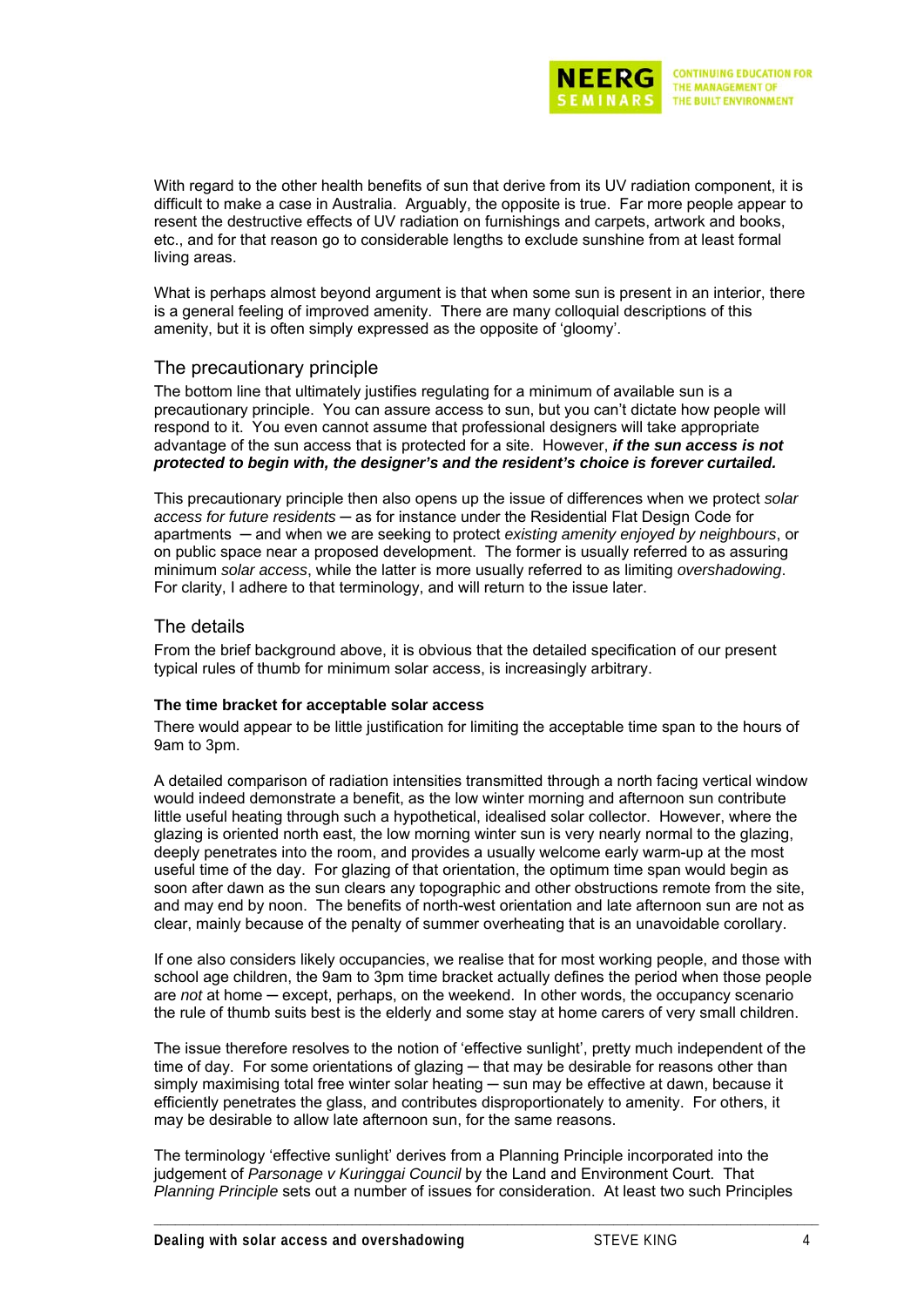

are then framed in ways clearly gives rise to unforseen problems, but the fundamental issue of solar access protection being directed to achieve effective sunshine is the core of the Principle, and the Court has consistently accepted its application for that purpose, even to the exclusion of its own other problematic provisions. I will also return to these in my summary recommendations.

#### **What is an appropriate minimum total time?**

#### **SOLAR ACCESS**

Were it possible to require effective *passive solar design* for all dwellings, the appropriate minimum solar access would be no winter loss of sun exposure at all, during an optimised time span appropriate to the dominant site orientation. This is actually achievable, but only in new developments at a significant scale, where sometimes complex envelope geometries and building spacings can be enforced by master planning. It is also only justified, where the climate is sufficiently extreme that the winter heating benefits are beyond doubt.

In a typical Australian suburban context, it is impracticable to rely on this criterion, for reasons already explained. With that clear performance criterion unavailable, the answer to this critical question becomes entirely subjective.

For what it's worth, my experience tends to suggest that in Sydney, the requirement by the current majority of Councils for three hours of assured solar access at mid-winter for new developments is generally reasonable. The common qualification that in closely built up areas, two hours is acceptable, also seems achievable with reasonable design effort. A few Councils seem to feel like they have to demonstrate virtue by requiring four hours — in my experience, this increase introduces an order of magnitude greater difficulty for designers.

#### **OVERSHADOWING**

For overshadowing of existing neighbouring dwellings, the issue is only a little clearer, but the principle is easier to clarify:

- An occupier enjoying any amount of existing sun access may perceive any loss as undesirable, or even catastrophic.
- If the projected loss is due to development that conforms to the same bulk and scale controls to which that existing dwelling may have been built, a consideration of equity has to be applied, such that the existing neighbouring user's expectations do not curtail the development rights for a site.
- However, projected loss may be due to development exceeding other rules that may govern bulk, scale, or disposition of building massing on site, but for which the approving authority may be willing to make concession for other reasons. In this case, the equity principle suggests that any loss of amenity due to the 'non-complying' portion is much less acceptable, and may not be acceptable at all.

It should surprise no one that the Land and Environment Court has had to consider these matters, and has incorporated them in one of its Planning Principles, in *Pafburn v North Sydney City Council*.

#### **Where and how should sunlight fall?**

When considering solar access and overshadowing, it is necessary to distinguish how it affects glazing, and open space.

#### GLAZING

Glazing serves to admit sunshine to the interior of a room. To do that, any sun falling on it must do so as to achieve effective penetration of the glass. The optical properties of glass dictate that the angle of incidence cannot be too great, as refraction will limit transmission, until at a particular angle too acute to the surface of the glass, total external reflection will occur. At those acute angles also, the sun patch in the interior would reduce to a trivially small size. This is the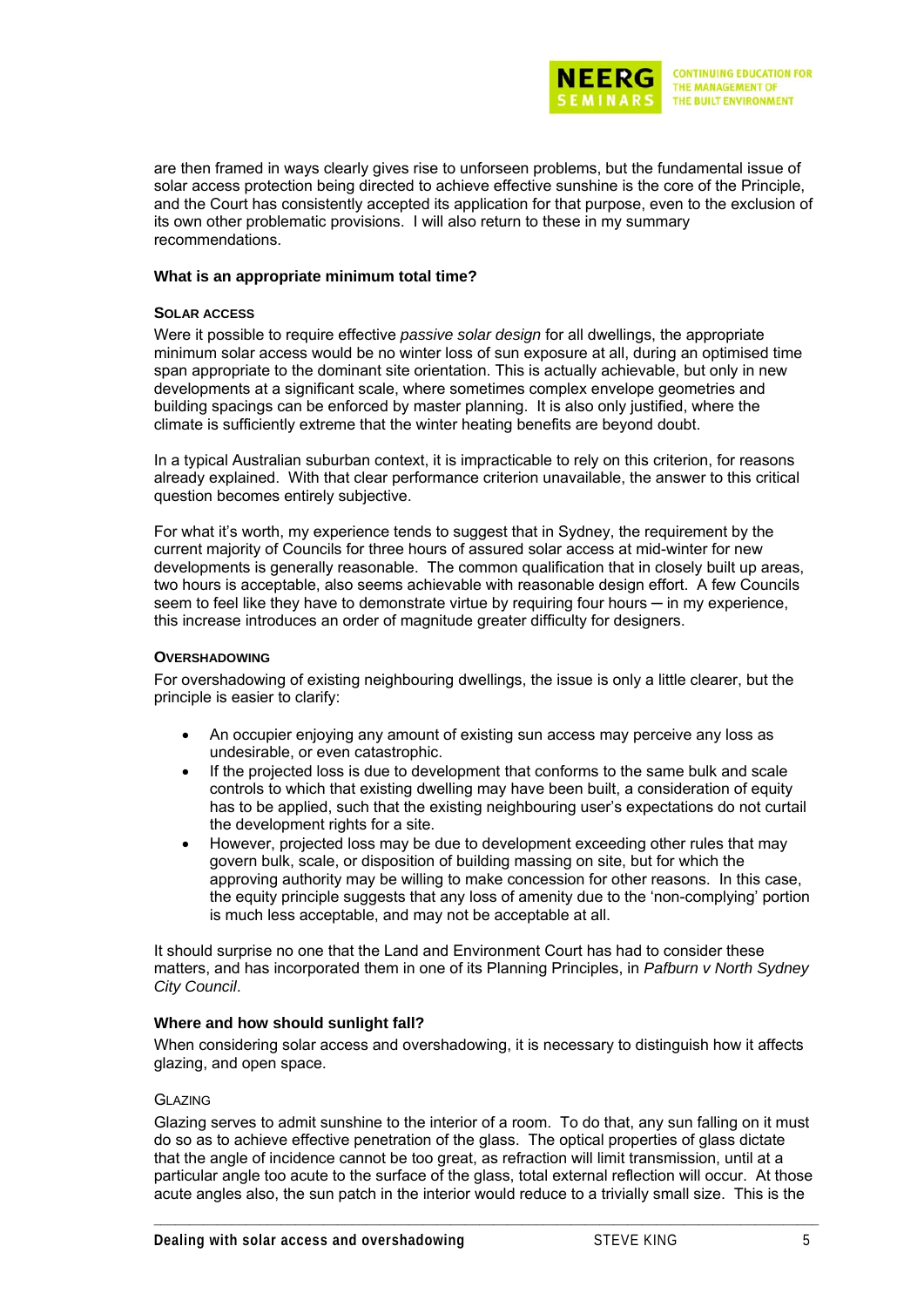

basis of the Parsonage Principle's dictum to exclude from consideration sun that is at 'less than 22½° to the glass in plan'. Setting aside the fact that angles of incidence are more properly expressed as being in relation to the 'normal', the limitation should of course be observed in 3D, rather than only in plan.

The same *Parsonage Principle* also addresses itself to how much glass needs to be sunlit to be qualified as complying. Here, the *Principle* is deeply flawed, in that it requires a 50% proportion of the proposed glass to be sunlit, without specifying useful areas. It has produced a regressive tendency, where designers adjust the area of glazing to conform with the rule, rather than examining whether the area of sunpatch is actually adequate.

It would be useful to have a minimum area of sunlit glazing commonly accepted as reasonable. But to derive such a minimum qualifying area is likely to be difficult, not least because  $-$  as I suggest — we don't have any reasonable basis in solar heating potential on which to base it. Nevertheless, it is worth pointing out that for otherwise energy efficiently designed dwellings, the areas of glazing necessary to achieve effective sun penetration for both amenity and solar heating are actually quite small. On the other hand, areas of glass that are too large in proportion to the rooms they serve, lead more easily to heat loss in winter, and overheating not just in summer, but also in the mild Sydney winters.

I have tried to turn my mind to how this balance might lead to an indicative figure for a minimum sunlit glazing area. To explain my logic is well beyond the scope of this paper, and I do not claim an adequate research base for my conclusions. I have arrived at the proposition that it may be more useful to specify an *absolute* figure of no more than approximately 5m<sup>2</sup> of glazing per dwelling, and that such glazing may be spread between more than just the living spaces at any one time. However, I note that any such area specification is highly dependent on the size of the space to which it relates. Five square meters of glazing oriented north for a single room such as a small studio flat, may well cause frequent overheating, in spite of being less than the area typically provided for contemporary dwellings of that type. A similar area for a large dwelling — that also has large areas of other glazing badly oriented to receive sun — would contribute trivially to passive solar performance.

It brings us to the inevitable conclusion that thermal performance and energy efficiency in most Australian climates gives us little or no basis for specifying the minimum area of qualifying solar glazing. The contribution of free solar heating, but also the penalty of excessive areas of glazing in both heating and cooling energy predictions, is in fact better captured in BASIX as part of a more complex consideration of thermal performance. Left with only amenity as a criterion, I would suggest that the surprisingly small areas I suggest above are actually quite workable.

#### PRIVATE OPEN SPACE

Winter sun is desirable for private open space in all of the climate zones in NSW. It is a significant contribution to the usefulness of such space for extended living, and where possible for clothes drying. The same arguments concerning the possible mandated spans of time apply as do to glazing, except that there is perhaps more merit in preserving the emphasis on effective sun being within the 9am to 3pm time bracket. Of more pressing concern is the attempt to define what area, or what surface can be qualified as complying.

There are quite adequate approaches to defining minimum areas and useful dimensions of private open space for dwellings in the variety of denser multi-unit arrangements. The difficulty arises where those same rules, that also generally have something to say about visual privacy, are not appropriately translated when considering solar access.

Thus for instance, the *Parsonage Principle* can be read as not allowing the recognition of any sunlit area that is not on the ground (or floor) surface of such private outdoor space. Yet it is easy to demonstrate that for an otherwise complying *small* courtyard, or apartment terrace, the walls and other elements necessary to satisfy privacy requirements themselves create much of the overshadowing of the ground plane. It is equally easy to demonstrate that in such spaces, if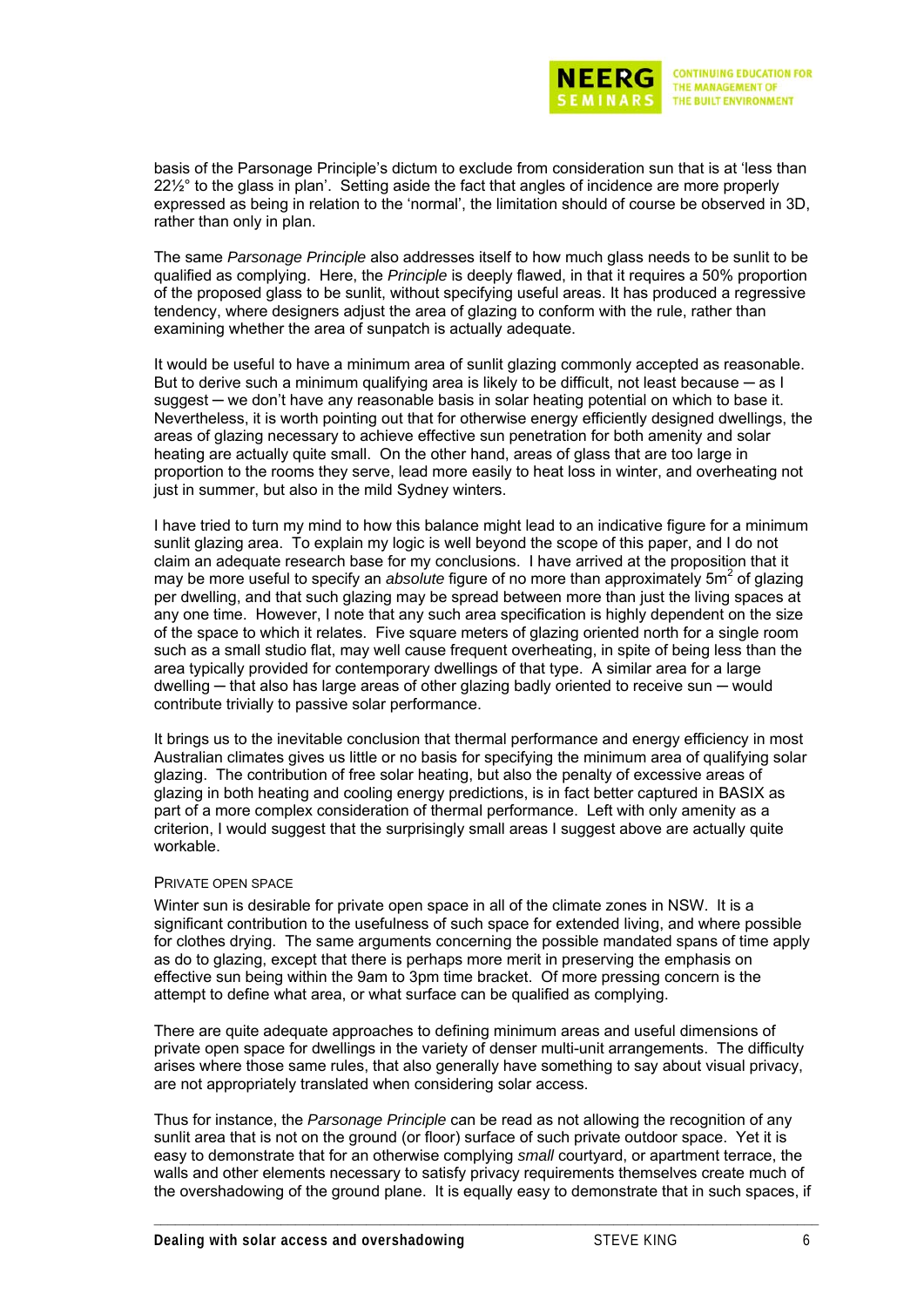

say a table height plane receives enough sun, a normal person may actually find it almost impossible to avoid being in the sun.

The evaluation of compliance is therefore highly dependent on context, particularly on the size of otherwise complying private open space.

## **DEMONSTRATING COMPLIANCE**

Our present methods of demonstrating and assessing compliance do not work. Specifically, the convention of requiring plan projection shadow diagrams at the key times of 9am, 12 noon and 3pm on June 21, fails to answer the questions of how much sun is available, where and how effectively.

When presented with such plan shadow diagrams, that meet most Councils' specified format for development applications, most assessing officers are left guessing at the required answers, or worse, have to carry out their own new analysis. Which they usually get wrong.

This is a double affront, considering the difficult, onerous process for the applicant of producing plan shadow diagrams. Or a triple affront, because it usually reflects that applicants probably also did not use satisfactory techniques to establish likely compliance while they were designing.

There are a number of other techniques for more meaningful representation, which do justice to appropriate analysis, and which convey the information more reliably. There are some problems with specifying these alternative techniques in DCPs. One problem is that which technique may be the most appropriate really does depend on the particular context in which it is applied. Another is that none of them are as 'intuitive' for the lay person to recognise; the outcomes simply do not 'look' as real as do plan shadows.

Thus, the fear of objectors' reactions actually distorts the choice of techniques asked for by Councils. Yet it is objectors who are most typically, and unnecessarily spooked by the misinformation that typifies plan shadows. Plan shadows are almost always drawn such that they 'overlap' existing buildings, and are often projected onto a single arbitrary plane that fails to acknowledge differences in levels of the affected surfaces, they tend to make it seem like neighbouring properties are more overshadowed than is really the case. They specifically fail to answer whether windows above ground level are in the shadow or not, at the same time as the lower proportion of the wall may be intercepting the shadow drawn in plan.

My personal favourite technique is 'Views from the Sun' produced from a digital 3D model, and showing all sunlit surfaces at the same time. But alternative techniques include the use of vertical shadow angles, plotting all shadow angles onto a stereographic sun chart, use of the *Sunlight Indicator* templates, and even physical model studies using a simple sundial. Only in very adversarial situations would I suggest elevation shadows as inevitable, notwithstanding that I advise Council officers to make sure they get them if their present DCP asks for them.

### **CONCLUSIONS AND RECOMMENDATIONS**

In my view, Councils have a continuing role in incorporating requirements for amenity in buildings, and therefore can and should legitimately incorporate in DCPs some provisions for solar access, and limitations on overshadowing. However, this needs to be done with considerably greater regard to what such provisions are meant to achieve. DCPs that make reference to energy efficiency objectives appear to risk being challenged in law because of the conflict with SEPP BASIX. Most especially, the DCP provisions need to avoid unnecessary uncertainty and argument about compliance.

However, some uncertainty is likely to be induced by any DCP that seeks to serve a higher aim of encouraging appropriate 'design effort' to achieve best outcomes, rather than merely complying developments. The general difficulty this introduces is having to rethink the accepted form of a performance based code which has been adopted in most DCPs, and is also seen in